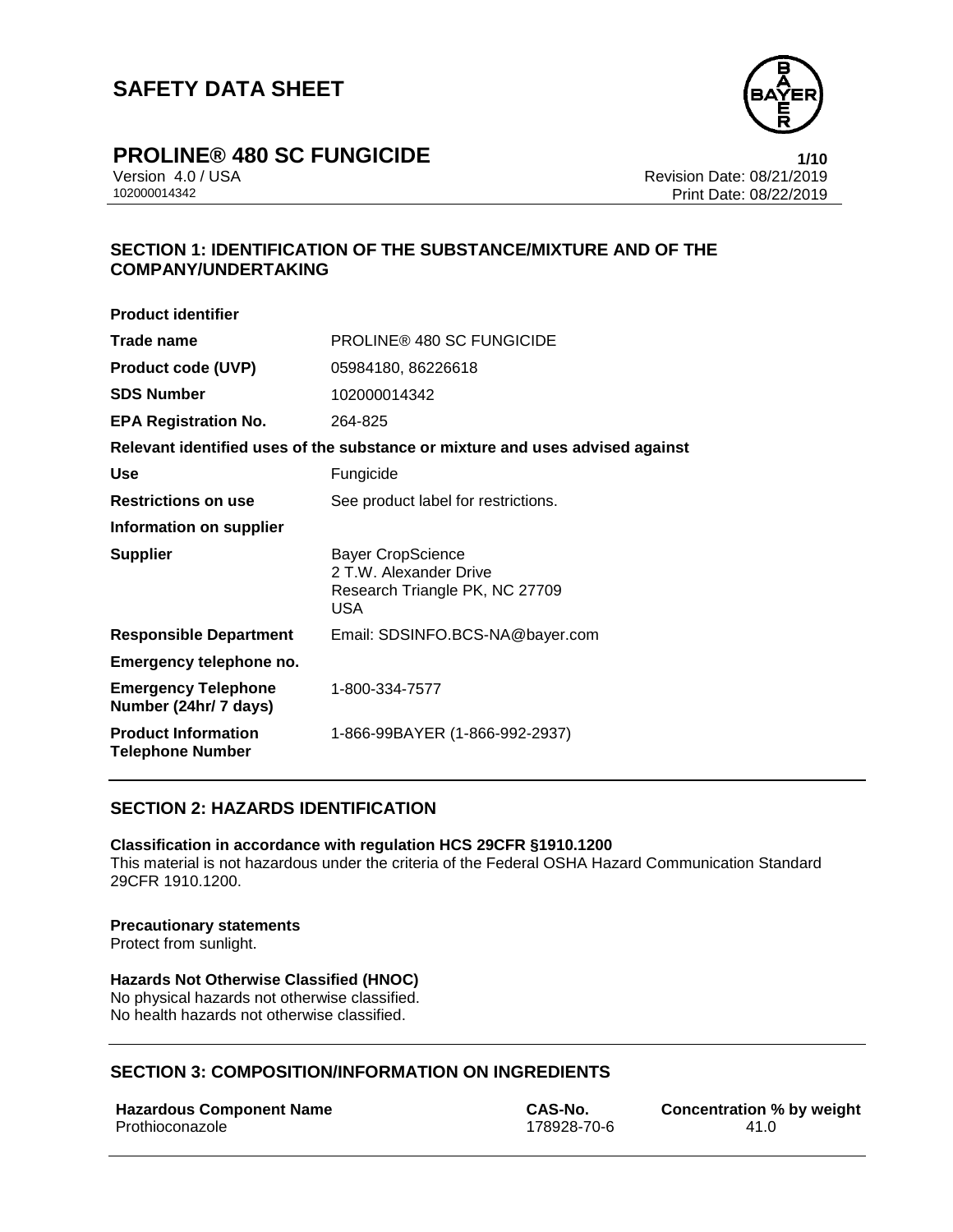

# **PROLINE® 480 SC FUNGICIDE**<br>Version 4.0 / USA **2/10**<br>Revision Date: 08/21/2019

Version 4.0 / USA Revision Date: 08/21/2019 Print Date: 08/22/2019

### **SECTION 4: FIRST AID MEASURES**

| <b>Description of first aid measures</b>                                   |                                                                                                                                                                                                                                                                                                           |  |
|----------------------------------------------------------------------------|-----------------------------------------------------------------------------------------------------------------------------------------------------------------------------------------------------------------------------------------------------------------------------------------------------------|--|
| <b>General advice</b>                                                      | When possible, have the product container or label with you when<br>calling a poison control center or doctor or going for treatment.                                                                                                                                                                     |  |
| <b>Inhalation</b>                                                          | Move to fresh air. If person is not breathing, call 911 or an ambulance,<br>then give artificial respiration, preferably mouth-to-mouth if possible.<br>Call a physician or poison control center immediately.                                                                                            |  |
| <b>Skin contact</b>                                                        | Take off contaminated clothing and shoes immediately. Wash off<br>immediately with plenty of water for at least 15 minutes. Call a<br>physician or poison control center immediately.                                                                                                                     |  |
| Eye contact                                                                | Hold eye open and rinse slowly and gently with water for 15-20<br>minutes. Remove contact lenses, if present, after the first 5 minutes,<br>then continue rinsing eye. Call a physician or poison control center<br>immediately.                                                                          |  |
| Ingestion                                                                  | Call a physician or poison control center immediately. Rinse out mouth<br>and give water in small sips to drink. DO NOT induce vomiting unless<br>directed to do so by a physician or poison control center. Never give<br>anything by mouth to an unconscious person. Do not leave victim<br>unattended. |  |
| Most important symptoms and effects, both acute and delayed                |                                                                                                                                                                                                                                                                                                           |  |
| <b>Symptoms</b>                                                            | To date no symptoms are known.                                                                                                                                                                                                                                                                            |  |
| Indication of any immediate medical attention and special treatment needed |                                                                                                                                                                                                                                                                                                           |  |
| <b>Treatment</b>                                                           | Appropriate supportive and symptomatic treatment as indicated by the<br>patient's condition is recommended. There is no specific antidote.                                                                                                                                                                |  |

### **SECTION 5: FIREFIGHTING MEASURES**

| <b>Extinguishing media</b>                                         |                                                                                                                                                                                                                   |
|--------------------------------------------------------------------|-------------------------------------------------------------------------------------------------------------------------------------------------------------------------------------------------------------------|
| <b>Suitable</b>                                                    | Use water spray, alcohol-resistant foam, dry chemical or carbon<br>dioxide.                                                                                                                                       |
| Unsuitable                                                         | High volume water jet                                                                                                                                                                                             |
| <b>Special hazards arising</b><br>from the substance or<br>mixture | In the event of fire the following may be released:, Hydrogen chloride<br>(HCI), Hydrogen cyanide (hydrocyanic acid), Carbon monoxide (CO),<br>Carbon dioxide (CO2), Nitrogen oxides (NOx), Sulphur dioxide (SO2) |
| <b>Advice for firefighters</b>                                     |                                                                                                                                                                                                                   |
| <b>Special protective</b><br>equipment for firefighters            | Firefighters should wear NIOSH approved self-contained breathing<br>apparatus and full protective clothing.                                                                                                       |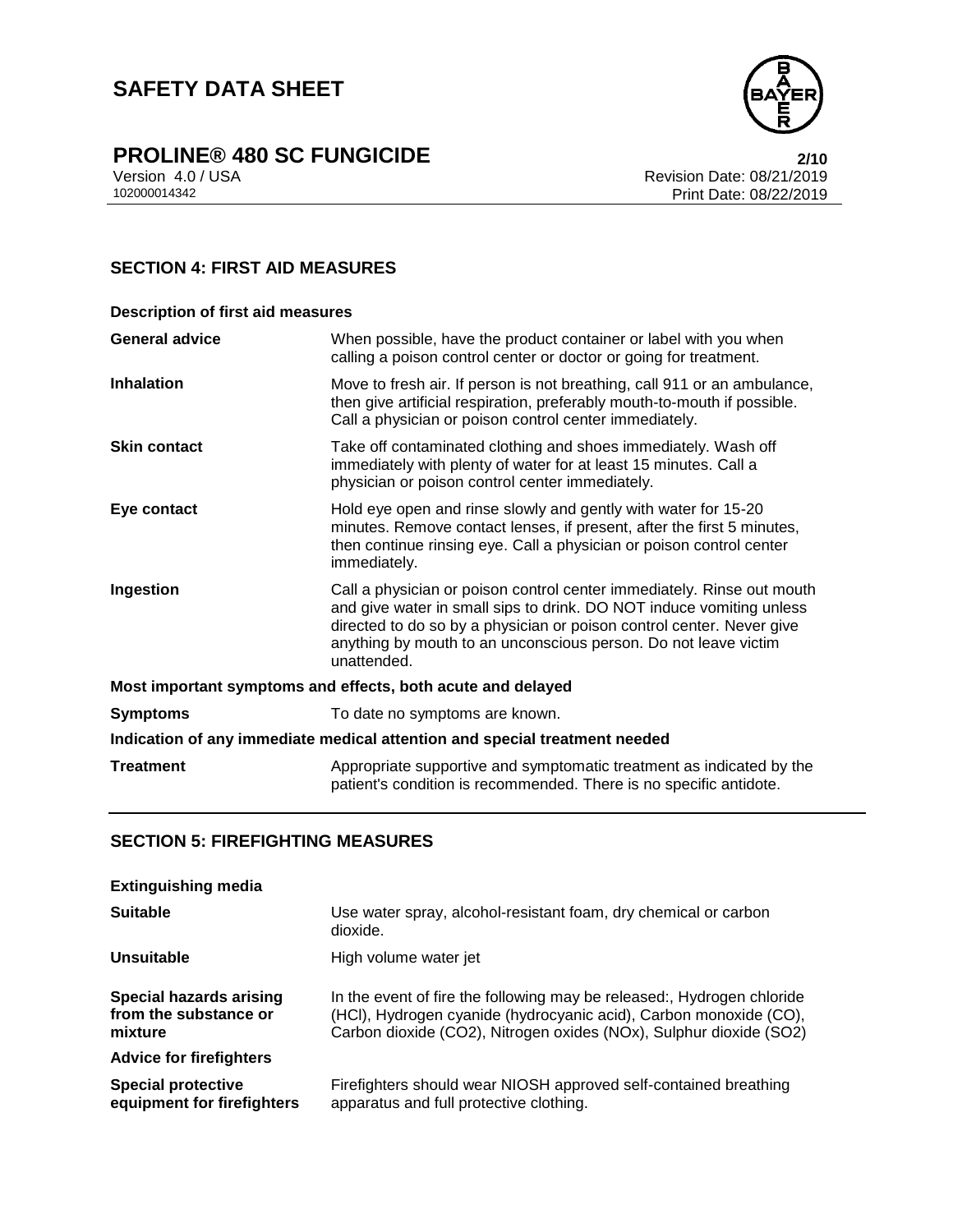

# **PROLINE® 480 SC FUNGICIDE**<br>Version 4.0 / USA **3/10**<br>Revision Date: 08/21/2019

Version 4.0 / USA Revision Date: 08/21/2019<br>102000014342 Print Date: 08/21/2019 Print Date: 08/22/2019

| <b>Further information</b>                             | Avoid contact with spilled product or contaminated surfaces. Evacuate<br>personnel to safe areas. Keep out of smoke. Fight fire from upwind<br>position. Cool closed containers exposed to fire with water spray. Do<br>not allow run-off from fire fighting to enter drains or water courses. |
|--------------------------------------------------------|------------------------------------------------------------------------------------------------------------------------------------------------------------------------------------------------------------------------------------------------------------------------------------------------|
| <b>Flash point</b><br><b>Auto-ignition temperature</b> | >96 °C<br>No data available                                                                                                                                                                                                                                                                    |
| <b>Lower explosion limit</b>                           | No data available                                                                                                                                                                                                                                                                              |
| <b>Upper explosion limit</b>                           | No data available                                                                                                                                                                                                                                                                              |
| <b>Explosivity</b>                                     | Not applicable                                                                                                                                                                                                                                                                                 |

### **SECTION 6: ACCIDENTAL RELEASE MEASURES**

| Personal precautions, protective equipment and emergency procedures |                                                                                                                                                                                                                                                                                                                                                             |  |
|---------------------------------------------------------------------|-------------------------------------------------------------------------------------------------------------------------------------------------------------------------------------------------------------------------------------------------------------------------------------------------------------------------------------------------------------|--|
| <b>Precautions</b>                                                  | Isolate hazard area. Keep unauthorized people away. Avoid contact<br>with spilled product or contaminated surfaces.                                                                                                                                                                                                                                         |  |
| Methods and materials for containment and cleaning up               |                                                                                                                                                                                                                                                                                                                                                             |  |
| Methods for cleaning up                                             | Soak up with inert absorbent material (e.g. sand, silica gel, acid<br>binder, universal binder, sawdust). Collect and transfer the product<br>into a properly labelled and tightly closed container. Clean<br>contaminated floors and objects thoroughly, observing environmental<br>regulations. Contaminated soil may have to be removed and<br>disposed. |  |
| <b>Additional advice</b>                                            | Use personal protective equipment. If the product is accidentally<br>spilled, do not allow to enter soil, waterways or waste water canal.                                                                                                                                                                                                                   |  |
| Reference to other sections                                         | Information regarding safe handling, see section 7.<br>Information regarding personal protective equipment, see section 8.<br>Information regarding waste disposal, see section 13.                                                                                                                                                                         |  |

### **SECTION 7: HANDLING AND STORAGE**

### **Precautions for safe handling**

| Advice on safe handling | Handle and open container in a manner as to prevent spillage. Use only<br>in area provided with appropriate exhaust ventilation.                                                                                                                                                                                                                                                                                                              |
|-------------------------|-----------------------------------------------------------------------------------------------------------------------------------------------------------------------------------------------------------------------------------------------------------------------------------------------------------------------------------------------------------------------------------------------------------------------------------------------|
| <b>Hygiene measures</b> | Wash hands thoroughly with soap and water after handling and before<br>eating, drinking, chewing gum, using tobacco, using the toilet or<br>applying cosmetics.<br>Remove Personal Protective Equipment (PPE) immediately after<br>handling this product. Before removing gloves clean them with soap and<br>water. Remove soiled clothing immediately and clean thoroughly before<br>using again. Wash thoroughly and put on clean clothing. |

#### **Conditions for safe storage, including any incompatibilities**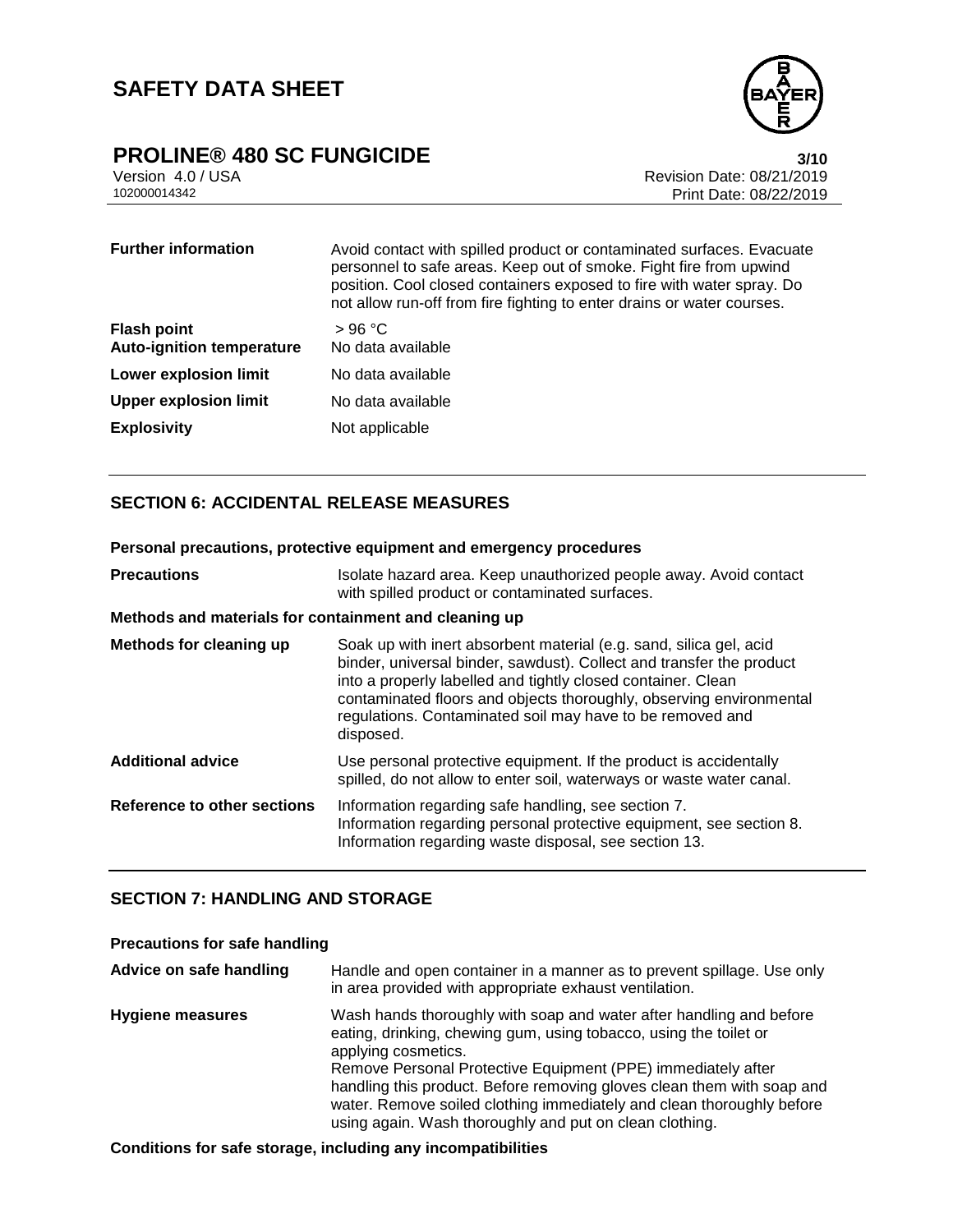

# **PROLINE® 480 SC FUNGICIDE 4/10**

Version 4.0 / USA Revision Date: 08/21/2019 Print Date: 08/22/2019

| <b>Requirements for storage</b><br>areas and containers | Store in a cool, dry place and in such a manner as to prevent cross<br>contamination with other crop protection products, fertilizers, food, and<br>feed. Store in original container and out of the reach of children,<br>preferably in a locked storage area. Protect from freezing.<br>Store in a place accessible by authorized persons only. Store in original<br>container. Keep containers tightly closed in a dry, cool and well-<br>ventilated place. Keep away from direct sunlight. Protect from frost. |
|---------------------------------------------------------|--------------------------------------------------------------------------------------------------------------------------------------------------------------------------------------------------------------------------------------------------------------------------------------------------------------------------------------------------------------------------------------------------------------------------------------------------------------------------------------------------------------------|
| Advice on common storage                                | Keep away from food, drink and animal feedingstuffs.                                                                                                                                                                                                                                                                                                                                                                                                                                                               |

### **SECTION 8: EXPOSURE CONTROLS/PERSONAL PROTECTION**

#### **Control parameters**

| <b>Components</b> | CAS-No.     | <b>Control parameters</b> | <b>Update</b> | <b>Basis</b> |
|-------------------|-------------|---------------------------|---------------|--------------|
| Prothioconazole   | 178928-70-6 | 1.4 mg/m3                 |               | OES BCS*     |
|                   |             | (SK-ABS)                  |               |              |

\*OES BCS: Internal Bayer AG, Crop Science Division "Occupational Exposure Standard"

#### **Exposure controls**

#### **Personal protective equipment**

In normal use and handling conditions please refer to the label and/or leaflet. In all other cases the following recommendations would apply.

| <b>Respiratory protection</b>      | When respirators are required, select NIOSH approved equipment<br>based on actual or potential airborne concentrations and in<br>accordance with the appropriate regulatory standards and/or industry<br>recommendations. |
|------------------------------------|---------------------------------------------------------------------------------------------------------------------------------------------------------------------------------------------------------------------------|
| <b>Hand protection</b>             | Chemical resistant nitrile rubber gloves                                                                                                                                                                                  |
| Eye protection                     | Chemical resistant goggles must be worn.                                                                                                                                                                                  |
| Skin and body protection           | Wear long-sleeved shirt and long pants and shoes plus socks.                                                                                                                                                              |
| <b>General protective measures</b> | Follow manufacturer's instructions for cleaning/maintaining PPE. If<br>no such instructions for washables, use detergent and warm/tepid                                                                                   |

water.

Keep and wash PPE separately from other laundry.

#### **SECTION 9. PHYSICAL AND CHEMICAL PROPERTIES**

| Appearance             | white to light beige            |  |
|------------------------|---------------------------------|--|
| <b>Physical State</b>  | suspension                      |  |
| Odor                   | slight characteristic           |  |
| <b>Odour Threshold</b> | No data available               |  |
| рH                     | ca. $6.8 - 7.2$ (100 %) (20 °C) |  |
| <b>Vapor Pressure</b>  | No data available               |  |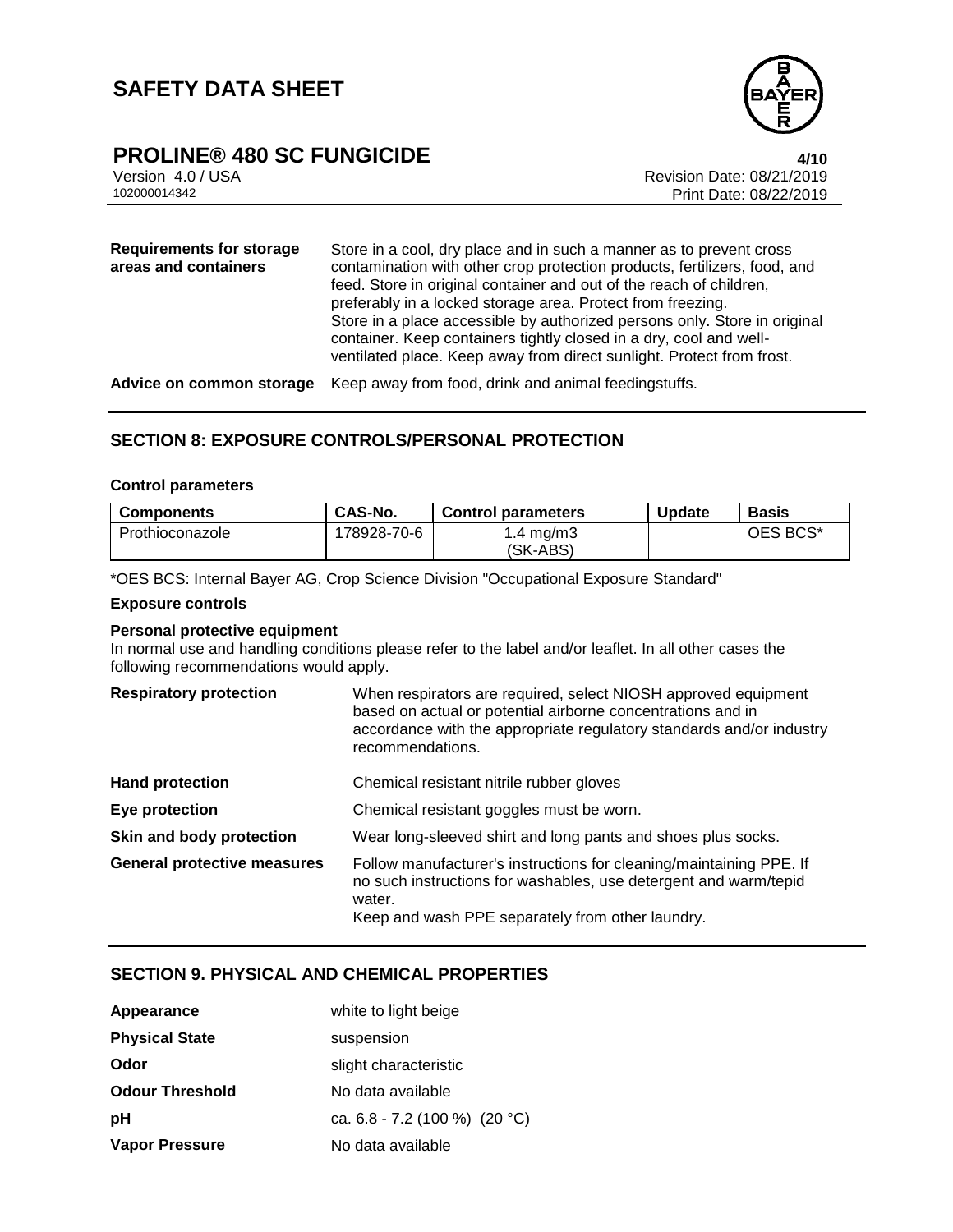# **PROLINE® 480 SC FUNGICIDE**<br>Version 4.0 / USA **100 SC FUNGICIDE**<br>Revision Date: 08/21/2019



Version 4.0 / USA Revision Date: 08/21/2019<br>102000014342 Print Date: 08/22/2019 Print Date: 08/22/2019

| Vapor Density (Air = 1)                           | No data available                                            |
|---------------------------------------------------|--------------------------------------------------------------|
| <b>Density</b>                                    | 1.18 g/cm <sup>3</sup> (20 °C)                               |
| <b>Evaporation rate</b>                           | No data available                                            |
| <b>Boiling Point</b>                              | No data available                                            |
| <b>Melting / Freezing Point</b>                   | No data available                                            |
| <b>Water solubility</b>                           | dispersible                                                  |
| <b>Minimum Ignition Energy</b>                    | Not applicable                                               |
| <b>Decomposition</b><br>temperature               | Stable under normal conditions.                              |
| <b>Partition coefficient: n-</b><br>octanol/water | Not applicable                                               |
| <b>Viscosity</b>                                  | 800 - 1,200 cps ( $25 °C$ )                                  |
| <b>Flash point</b>                                | >96 °C                                                       |
| <b>Auto-ignition temperature</b>                  | No data available                                            |
| Lower explosion limit                             | No data available                                            |
| <b>Upper explosion limit</b>                      | No data available                                            |
| <b>Explosivity</b>                                | Not applicable                                               |
| <b>Other information</b>                          | Further safety related physical-chemical data are not known. |

### **SECTION 10: STABILITY AND REACTIVITY**

| <b>Reactivity</b>                            |                                                                                                                              |
|----------------------------------------------|------------------------------------------------------------------------------------------------------------------------------|
| <b>Thermal decomposition</b>                 | Stable under normal conditions.                                                                                              |
| <b>Chemical stability</b>                    | Stable under normal conditions.                                                                                              |
| <b>Possibility of hazardous</b><br>reactions | No dangerous reaction known under conditions of normal use.                                                                  |
| <b>Conditions to avoid</b>                   | Extremes of temperature and direct sunlight.<br>freezing                                                                     |
| Incompatible materials                       | No data available                                                                                                            |
| <b>Hazardous decomposition</b><br>products   | Hydrogen chloride (HCI)<br>Hydrogen cyanide (hydrocyanic acid)<br>Carbon monoxide<br>Nitrogen oxides (NOx)<br>Sulphur oxides |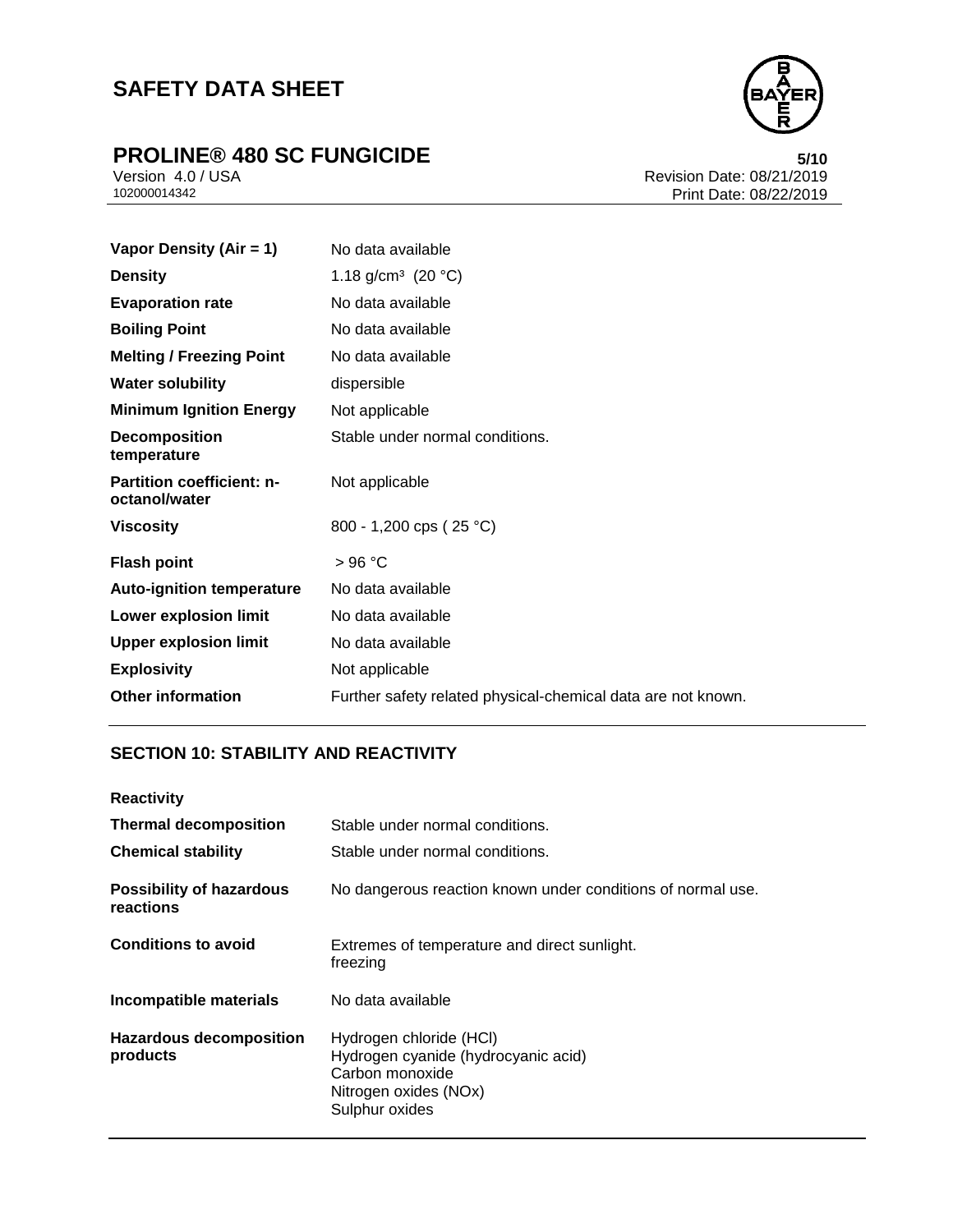

# **PROLINE® 480 SC FUNGICIDE 6/10**

Version 4.0 / USA Revision Date: 08/21/2019 Print Date: 08/22/2019

### **SECTION 11: TOXICOLOGICAL INFORMATION**

| <b>Exposure routes</b>                      | Eye contact, Ingestion, Inhalation, Skin contact                                                                                                                  |  |
|---------------------------------------------|-------------------------------------------------------------------------------------------------------------------------------------------------------------------|--|
| <b>Immediate Effects</b><br>Eye             | Moderate eye irritation.                                                                                                                                          |  |
| <b>Skin</b>                                 | May cause slight irritation.                                                                                                                                      |  |
| Ingestion                                   | Harmful if swallowed.                                                                                                                                             |  |
| <b>Inhalation</b>                           | Harmful if inhaled.                                                                                                                                               |  |
| Information on toxicological effects        |                                                                                                                                                                   |  |
| <b>Acute oral toxicity</b>                  | LD50 (female Rat) $> 2,000 - 5,000$ mg/kg                                                                                                                         |  |
| <b>Acute inhalation toxicity</b>            | LC50 (male/female combined Rat) $> 1.6$ mg/l<br>Exposure time: 4 h<br>Determined in the form of liquid aerosol.<br>Highest attainable concentration.<br>No deaths |  |
| <b>Acute dermal toxicity</b>                | LD50 (male/female combined Rat) $>$ 5,000 mg/kg                                                                                                                   |  |
| <b>Skin corrosion/irritation</b>            | slight irritation (Rabbit)                                                                                                                                        |  |
| Serious eye damage/eye<br>irritation        | Minimally irritating. (Rabbit)                                                                                                                                    |  |
| <b>Respiratory or skin</b><br>sensitisation | Skin: Non-sensitizing. (Guinea pig)<br>OECD Test Guideline 406, Magnusson & Kligman test                                                                          |  |

#### **Assessment STOT Specific target organ toxicity – repeated exposure**

Prothioconazole did not cause specific target organ toxicity in experimental animal studies.

### **Assessment mutagenicity**

Prothioconazole was not mutagenic or genotoxic based on the overall weight of evidence in a battery of in vitro and in vivo tests.

#### **Assessment carcinogenicity**

Prothioconazole was not carcinogenic in lifetime feeding studies in rats and mice.

**ACGIH**

None.

**NTP**

None.

**IARC**

None.

**OSHA**

None.

**Assessment toxicity to reproduction**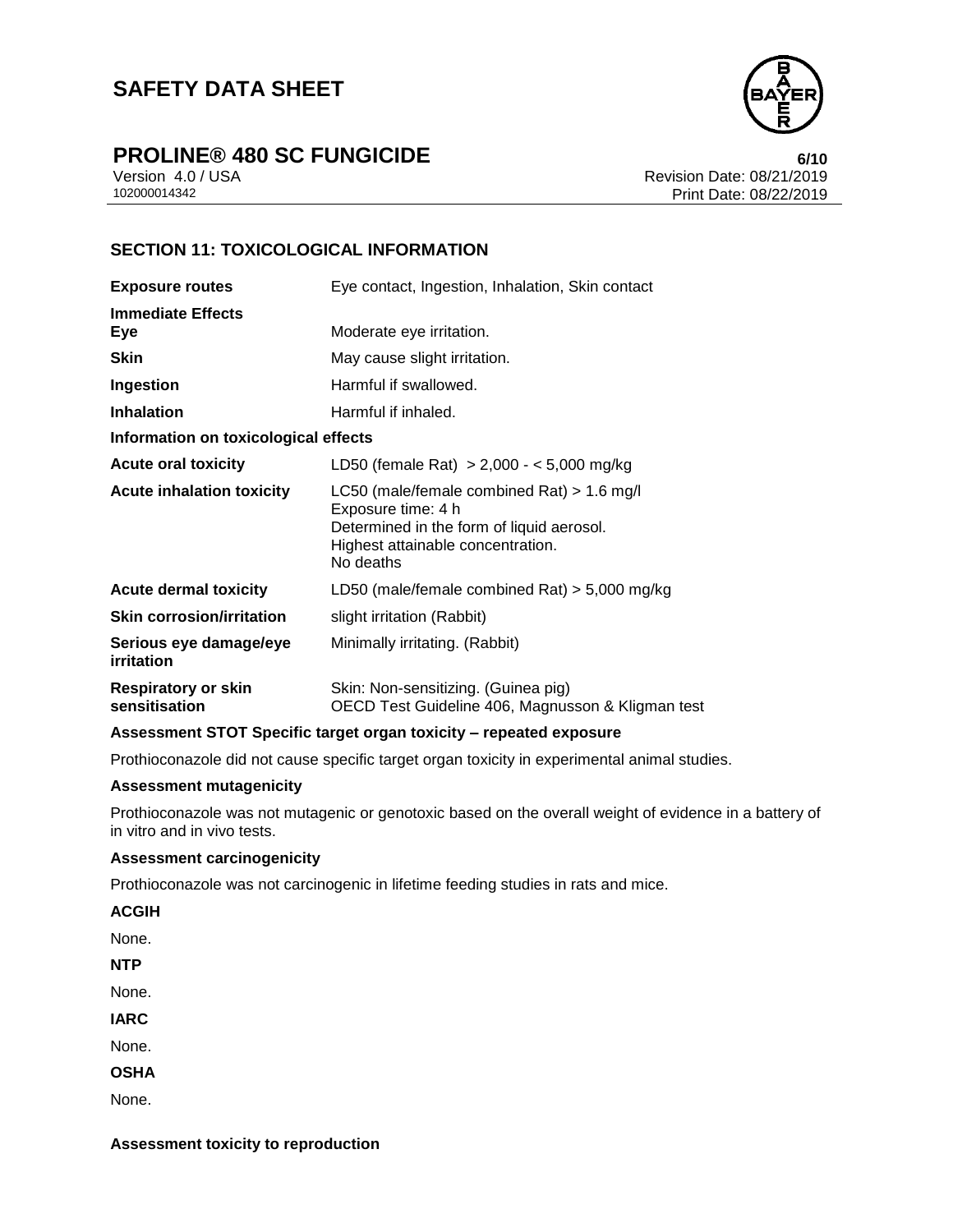

# **PROLINE® 480 SC FUNGICIDE 7/10**

Version 4.0 / USA Revision Date: 08/21/2019 Print Date: 08/22/2019

Prothioconazole caused reproduction toxicity in a two-generation study in rats only at dose levels also toxic to the parent animals. The reproduction toxicity seen with Prothioconazole is related to parental toxicity.

#### **Assessment developmental toxicity**

Prothioconazole caused developmental toxicity only at dose levels toxic to the dams. The developmental effects seen with Prothioconazole are related to maternal toxicity.

#### **Further information**

Only acute toxicity studies have been performed on the formulated product. The non-acute information pertains to the active ingredient(s).

### **SECTION 12: ECOLOGICAL INFORMATION**

| <b>Toxicity to fish</b>                     | LC50 (Oncorhynchus mykiss (rainbow trout)) 1.83 mg/l<br>Exposure time: 96 h<br>The value mentioned relates to the active ingredient prothioconazole.                                                                                                                                                                                                                                 |
|---------------------------------------------|--------------------------------------------------------------------------------------------------------------------------------------------------------------------------------------------------------------------------------------------------------------------------------------------------------------------------------------------------------------------------------------|
| <b>Toxicity to aquatic</b><br>invertebrates | EC50 (Daphnia magna (Water flea)) 1.3 mg/l<br>Exposure time: 48 h<br>The value mentioned relates to the active ingredient prothioconazole.                                                                                                                                                                                                                                           |
| <b>Toxicity to aquatic plants</b>           | IC50 (Raphidocelis subcapitata (freshwater green alga)) 2.18 mg/l<br>Growth rate; Exposure time: 72 h<br>The value mentioned relates to the active ingredient prothioconazole.                                                                                                                                                                                                       |
|                                             | ErC50 (Skeletonema costatum) 0.03278 mg/l<br>Exposure time: 72 h<br>The value mentioned relates to the active ingredient prothioconazole.                                                                                                                                                                                                                                            |
|                                             | EC10 (Skeletonema costatum) 0.01427 mg/l<br>Growth rate; Exposure time: 72 h<br>The value mentioned relates to the active ingredient prothioconazole.                                                                                                                                                                                                                                |
| <b>Biodegradability</b>                     | Prothioconazole:<br>Not rapidly biodegradable                                                                                                                                                                                                                                                                                                                                        |
| Koc                                         | Prothioconazole: Koc: 1765; log Koc: < 3                                                                                                                                                                                                                                                                                                                                             |
| <b>Bioaccumulation</b>                      | Prothioconazole: Bioconcentration factor (BCF) 19<br>Does not bioaccumulate.                                                                                                                                                                                                                                                                                                         |
| <b>Mobility in soil</b>                     | Prothioconazole: Slightly mobile in soils                                                                                                                                                                                                                                                                                                                                            |
| <b>Additional ecological</b><br>information | No other effects to be mentioned.                                                                                                                                                                                                                                                                                                                                                    |
| <b>Environmental precautions</b>            | Do not apply directly to water, to areas where surface water is present<br>or to intertidal areas below the mean high water mark.<br>Do not contaminate surface or ground water by cleaning equipment or<br>disposal of wastes, including equipment wash water.<br>Do not allow to get into surface water, drains and ground water.<br>Apply this product as specified on the label. |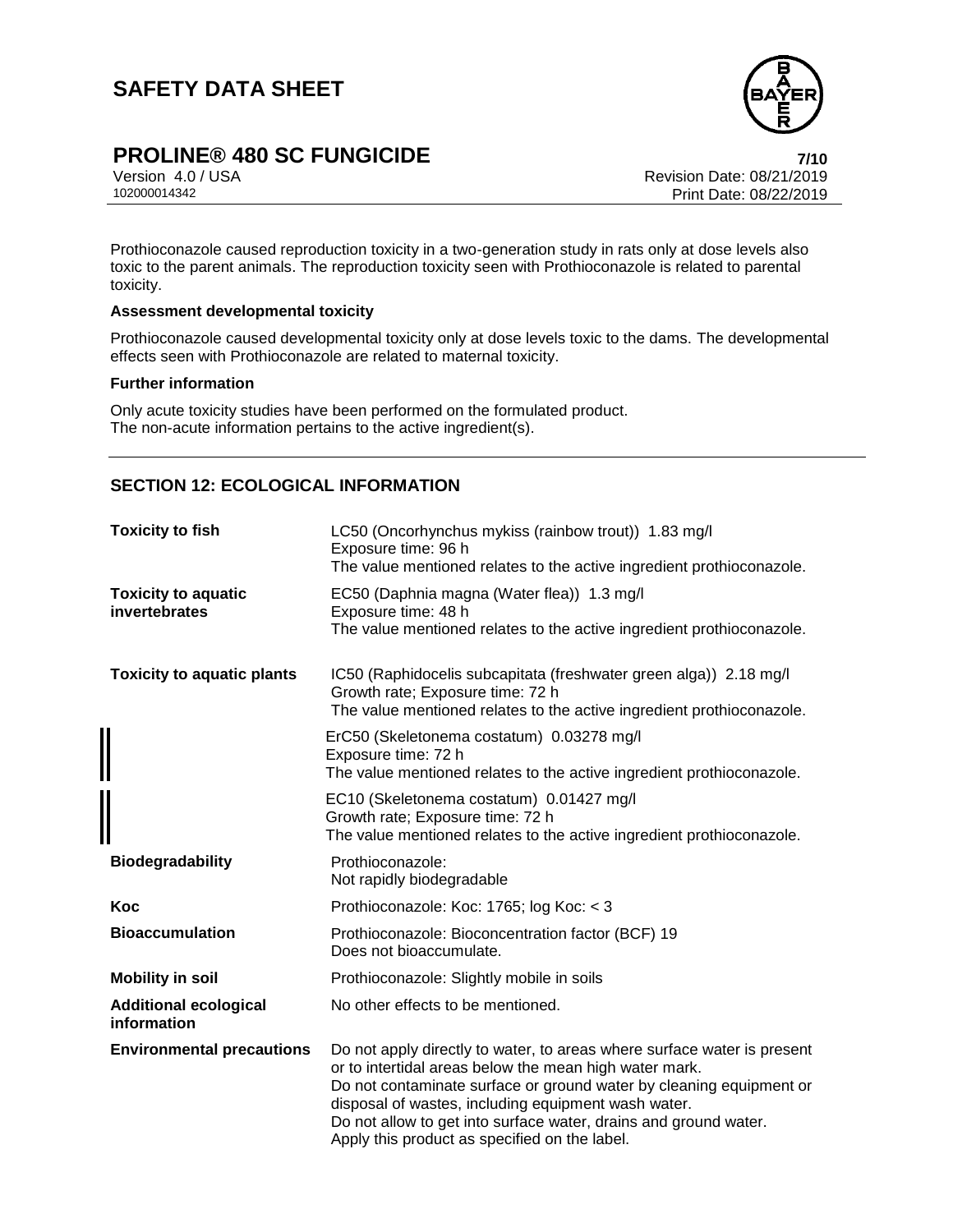

## **PROLINE® 480 SC FUNGICIDE 8/10**

Version 4.0 / USA Revision Date: 08/21/2019 Print Date: 08/22/2019

### **SECTION 13: DISPOSAL CONSIDERATIONS**

### **Waste treatment methods Product** Dispose in accordance with all local, state/provincial and federal regulations. Pesticide, spray mixture or rinse water that cannot be used according to label instructions may be disposed of on site or at an approved waste disposal facility. Follow container label instructions for disposal of wastes generated during use in compliance with the product label. **Contaminated packaging** Do not re-use empty containers. Triple rinse containers. Puncture container to avoid re-use. Dispose of empty container in a sanitary landfill or by incineration, or, if allowed by State/Provincial and local authorities, by burning. If burned, stay out of smoke. Follow advice on product label and/or leaflet. **RCRA Information** Characterization and proper disposal of this material as a special or hazardous waste is dependent upon Federal, State and local laws and are the user's responsibility. RCRA classification may apply.

### **SECTION 14: TRANSPORT INFORMATION**

| 49CFR                    | Not dangerous goods / not hazardous material           |  |
|--------------------------|--------------------------------------------------------|--|
| <b>IMDG</b>              |                                                        |  |
| UN number                | 3082                                                   |  |
| Class                    | 9                                                      |  |
| Packaging group          | Ш                                                      |  |
| Marine pollutant         | YES                                                    |  |
| Proper shipping name     | ENVIRONMENTALLY HAZARDOUS SUBSTANCE, LIQUID,           |  |
|                          | N.O.S.                                                 |  |
|                          | (PROTHIOCONAZOLE SOLUTION)                             |  |
| <b>IATA</b>              |                                                        |  |
| UN number                | 3082                                                   |  |
| Class                    | 9                                                      |  |
| Packaging group          | Ш                                                      |  |
| Environm. Hazardous Mark | <b>YES</b>                                             |  |
| Proper shipping name     | ENVIRONMENTALLY HAZARDOUS SUBSTANCE, LIQUID,<br>N.O.S. |  |
|                          | (PROTHIOCONAZOLE SOLUTION)                             |  |

This transportation information is not intended to convey all specific regulatory information relating to this product. It does not address regulatory variations due to package size or special transportation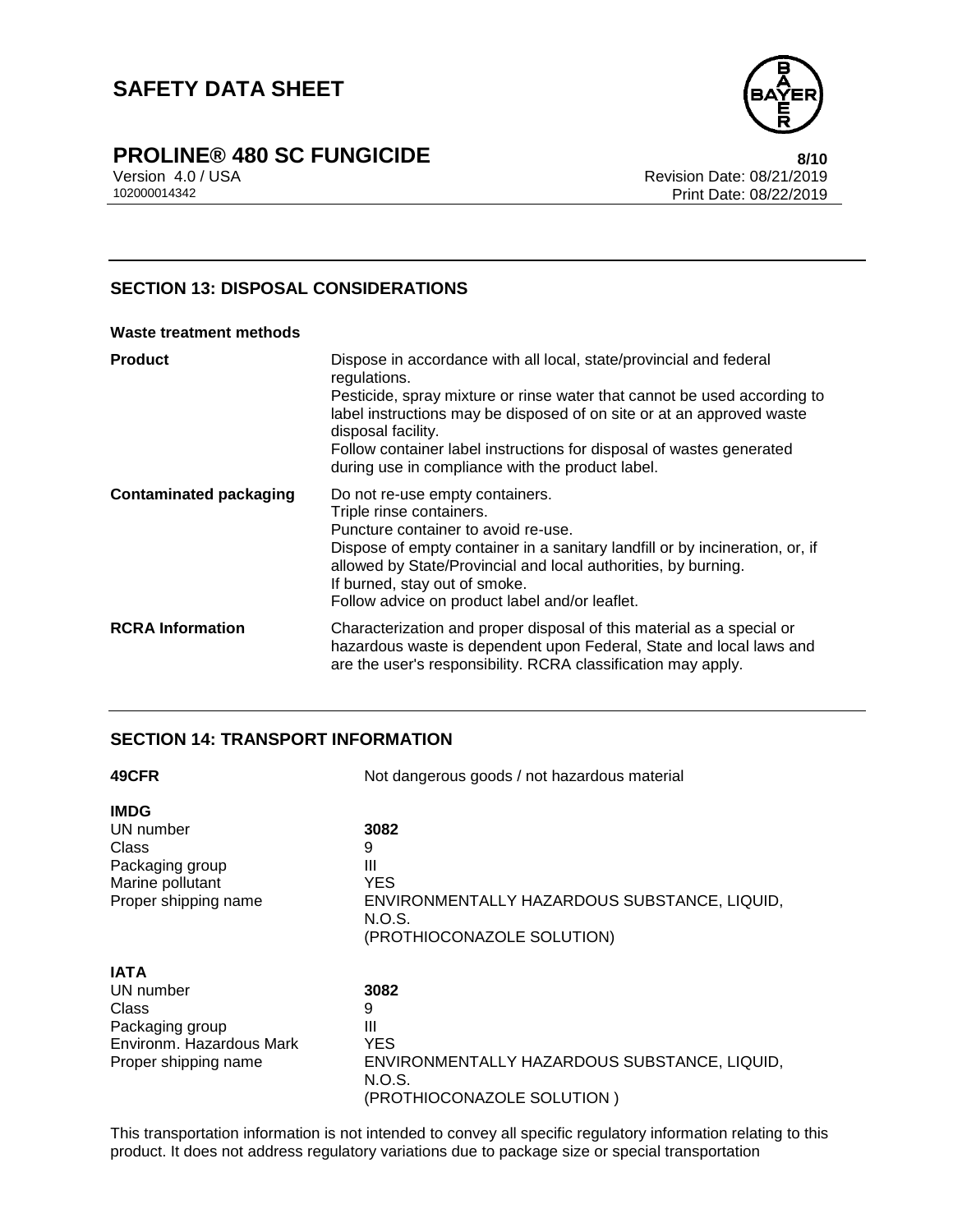

# **PROLINE® 480 SC FUNGICIDE**<br>Version 4.0/USA **19/10**<br>Revision Date: 08/21/2019

Version 4.0 / USA Revision Date: 08/21/2019 Print Date: 08/22/2019

requirements.

Freight Classification: INSECTICIDES OR FUNGICIDES, N.O.I., OTHER THAN POISON

### **SECTION 15: REGULATORY INFORMATION**

**EPA Registration No.** 264-825 **US Federal Regulations TSCA list** Water 7732-18-5 Glycerine 56-81-5 Polyethylene-polypropylene copolymer 9003-11-6 **US. Toxic Substances Control Act (TSCA) Section 12(b) Export Notification (40 CFR 707, Subpt D)** Not applicable. **SARA Title III - Section 302 - Notification and Information** None. **SARA Title III - Section 313 - Toxic Chemical Release Reporting** None. **US States Regulatory Reporting CA Prop65** This product does not contain any substances known to the State of California to cause cancer.

This product does not contain any substances known to the State of California to cause reproductive harm.

#### **US State Right-To-Know Ingredients**

**Signal word:** Caution!

| Glycerine        | 56-81-5   | MN, RI                 |
|------------------|-----------|------------------------|
| Sodium hydroxide | 1310-73-2 | CA, CT, IL, MN, NJ, RI |

#### **EPA/FIFRA Information:**

This chemical is a pesticide product registered by the Environmental Protection Agency and is subject to certain labeling requirements under federal pesticide law. These requirements differ from the classification criteria and hazard information required for safety data sheets, and for workplace labels of non-pesticide chemicals. Following is the hazard information required on the pesticide label:

| <b>Hazard statements:</b> | Harmful by inhalation and if swallowed.             |
|---------------------------|-----------------------------------------------------|
|                           | Moderate eye irritation.                            |
|                           | Avoid contact with skin, eyes and clothing.         |
|                           | Avoid inhalation of vapour or mist.                 |
|                           | Wash thoroughly with soap and water after handling. |